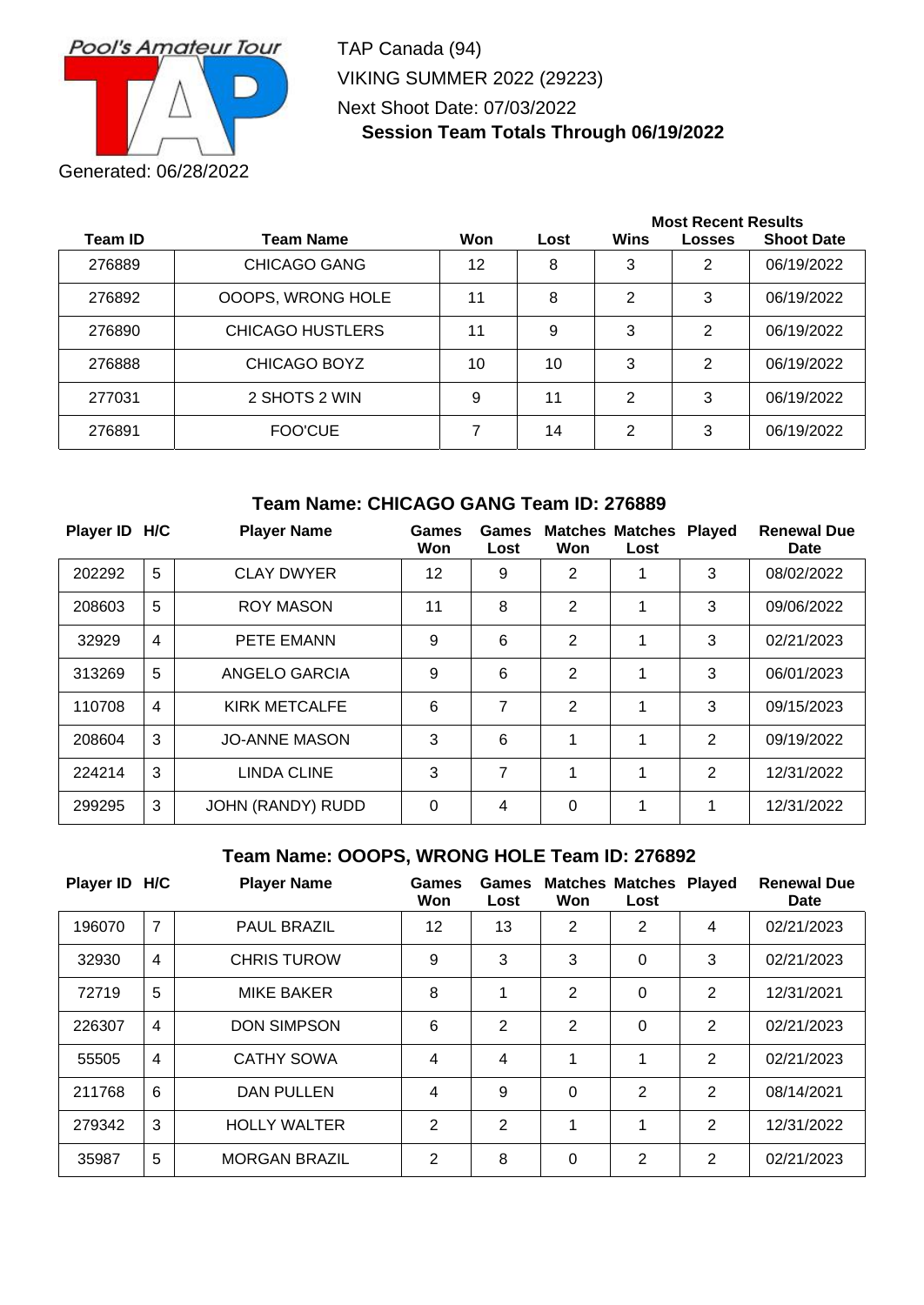| Player ID H/C |   | <b>Player Name</b>       | Games<br>Won   | Games<br>Lost | Won      | <b>Matches Matches</b><br>Lost | <b>Played</b>  | <b>Renewal Due</b><br>Date |
|---------------|---|--------------------------|----------------|---------------|----------|--------------------------------|----------------|----------------------------|
| 231522        | 6 | <b>JOHN LOMOND</b>       | 15             | 4             | 3        | 0                              | 3              | 02/21/2023                 |
| 214180        | 7 | <b>NICK BLANCHER</b>     | 11             | 5             | 2        |                                | 3              | 02/27/2023                 |
| 50167         | 7 | <b>KEN STUTZ</b>         | 10             | 3             | 2        | 0                              | $\overline{2}$ | 02/21/2023                 |
| 293548        | 5 | <b>JOHN MACINTYRE</b>    | 7              | 6             |          |                                | 2              | 02/21/2023                 |
| 243215        | 5 | <b>SIOBAIN MACINTYRE</b> | 5              | 7             | 1        | 2                              | 3              | 02/21/2023                 |
| 295185        | 4 | <b>SARAH UBDEGROVE</b>   | 4              | 3             | 1        | 1                              | $\overline{2}$ | 12/31/2022                 |
| 45960         | 3 | LINDA GROSS              | $\overline{2}$ | 7             | $\Omega$ | $\overline{2}$                 | $\overline{2}$ | 09/28/2022                 |
| 235351        | 2 | DAPHNE LOMOND            | $\overline{2}$ | 9             | 1        | 2                              | 3              | 12/31/2022                 |

# **Team Name: CHICAGO HUSTLERS Team ID: 276890**

# **Team Name: CHICAGO BOYZ Team ID: 276888**

| Player ID H/C |                | <b>Player Name</b>      | Games<br>Won   | Games<br>Lost  | Won            | <b>Matches Matches</b><br>Lost | <b>Played</b>  | <b>Renewal Due</b><br>Date |
|---------------|----------------|-------------------------|----------------|----------------|----------------|--------------------------------|----------------|----------------------------|
| 302769        | 5              | <b>DON SANFILIPPO</b>   | 12             | 4              | 3              | 0                              | 3              | 02/16/2021                 |
| 301683        | 5              | DAVE TAVARES            | 8              | $\overline{2}$ | $\overline{2}$ | 0                              | 2              | 08/02/2022                 |
| 216723        | 5              | <b>RON BAKER</b>        | 6              | 5              | 1              | 1                              | $\overline{2}$ | 12/31/2022                 |
| 220336        | $\overline{4}$ | <b>ARTHUR TAVARES</b>   | 6              | 6              | 1              | 2                              | 3              | 08/02/2022                 |
| 39018         | 6              | <b>GARY GUSHUE</b>      | 6              | 8              | 1              | 1                              | 2              | 09/16/2022                 |
| 240320        | 5              | MIROSLAV AVRAMOV        | 6              | 10             | 1              | 2                              | 3              | 08/03/2022                 |
| 309579        | 3              | ANGELO PAPAZOTOS        | 2              | 6              | 1              | 2                              | 3              | 09/26/2022                 |
| 208512        | 7              | <b>GEORGE PAPAZOTOS</b> | $\overline{2}$ | 10             | 0              | 2                              | $\overline{2}$ | 03/28/2023                 |

## **Team Name: 2 SHOTS 2 WIN Team ID: 277031**

| Player ID H/C |                | <b>Player Name</b>      | Games<br>Won   | Games<br>Lost | Won | <b>Matches Matches</b><br>Lost | <b>Played</b>  | <b>Renewal Due</b><br><b>Date</b> |
|---------------|----------------|-------------------------|----------------|---------------|-----|--------------------------------|----------------|-----------------------------------|
| 241486        | $\overline{7}$ | <b>FERNANDO VALA</b>    | 14             | 5             | 2   | 1                              | 3              | 08/01/2022                        |
| 283992        | $\overline{4}$ | <b>MIKAYLA HUGHES</b>   | 10             | 8             | 2   | 2                              | 4              | 02/27/2023                        |
| 243075        | 6              | <b>COLIN MCKEE-JUDD</b> | 9              | 4             | 1   | 1                              | 2              | 02/26/2023                        |
| 241633        | $\overline{4}$ | AFONSO AMORIM           | 7              | 4             | 2   | 1                              | 3              | 12/31/2022                        |
| 202308        | 6              | <b>STU HUNTER</b>       | 6              | 4             | 1   | 1                              | $\overline{2}$ | 09/19/2022                        |
| 215085        | $\overline{7}$ | <b>CHRIS CORREIA</b>    | $\overline{2}$ | 3             | 0   | 1                              | 1              | 12/31/2022                        |
| 226705        | 3              | <b>ANNE CORREIA</b>     | 2              | 9             | 1   | 2                              | 3              | 08/01/2022                        |
| 292718        | 2              | <b>MICHELLE EISEN</b>   | 1              | 10            | 0   | $\overline{2}$                 | 2              | 12/31/2022                        |